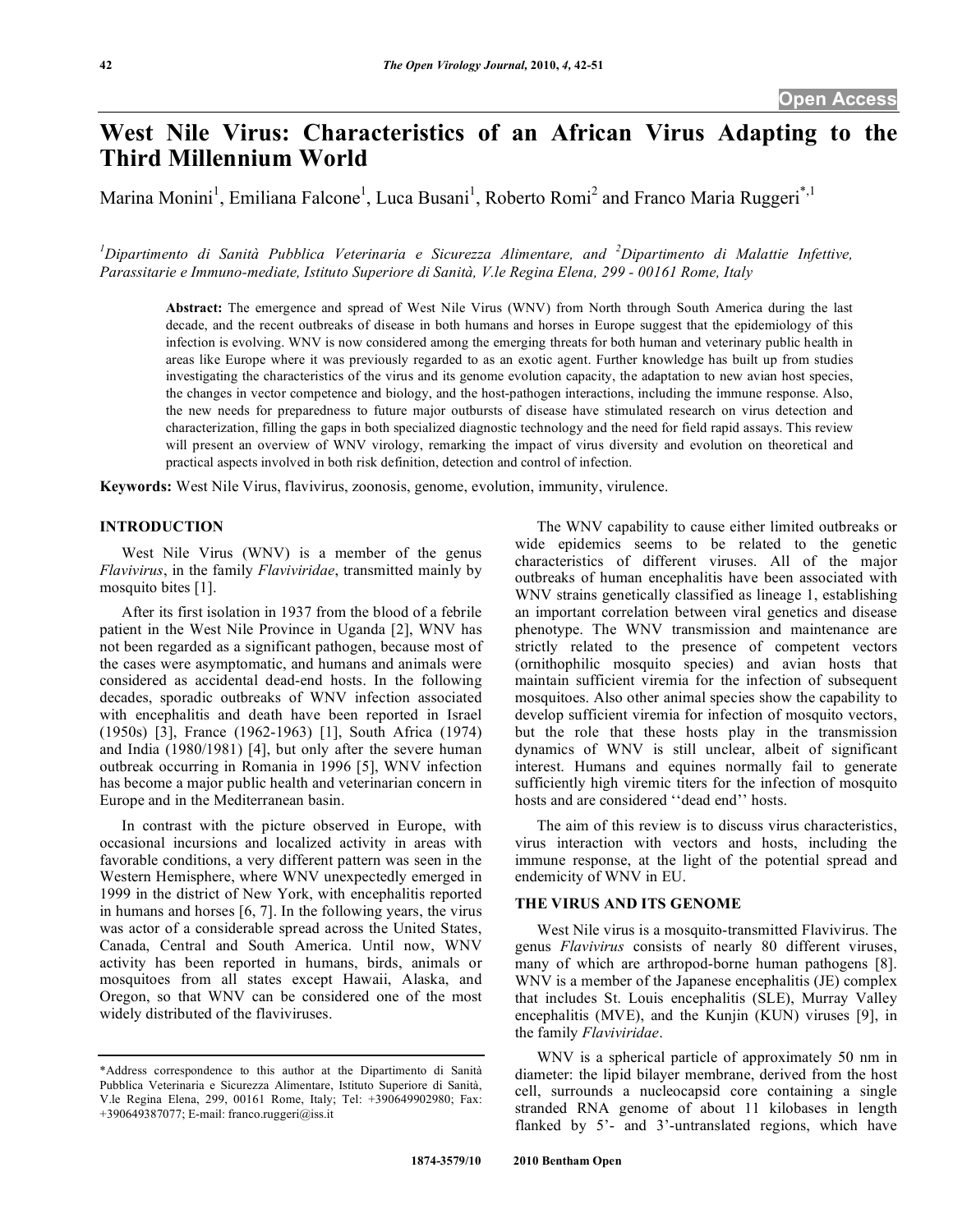secondary structures necessary for the initiation of translation and for replication [8]. The genome is packaged with the viral capsid protein (C) into a host-derived lipid bilayer in which 180 copies of the envelope protein (E) are embedded [10]. The RNA genome carries a 5' cap at the 5' end, and lacks a polyadenylated tail at the 3' end. The genomic RNA corresponds to the messenger RNA for the translation of a single long open reading frame into one large polyprotein that is processed co- and post-translationally, by a virally encoded serine protease and multiple host proteinases, into three viral structural proteins (C, pre-M and E) and seven non-structural (NS) proteins (NS1, NS2a, NS2b, NS3, NS4a, NS4b, NS5). Surrounding the ORF are 5' and 3' non coding regions (NCRs) of around 100 nucleotides (nt) and 400-700 nt respectively [8]. Understanding of the viral replication cycle is still far from being complete. Virions bind and enter cells *via* receptor-mediated endocytosis specific for viral envelope proteins [8]. A structural reorganization of the E protein delivers the nucleocapsid and viral RNA into the cytoplasm where the genome is translated [11]. Viral proteins are processed from the single polyprotein of approximately 3000 amino acids by cellular and viral proteases. Following RNA replication within the cytoplasmic replication complexes, progeny virions assemble by budding through intracellular membranes of the rough endoplasmic reticulum. Once transported through the host secretory pathway, the mature virions are released into the cytoplasm, fused with the plasmatic membrane and finally are released by exocytosis into the extracellular compartment [8, 11].

 Studies of the phylogenetic relatedness on nucleic acid sequence data corresponding to a 255-bp region of the E glycoprotein gene of WNV strains isolated in different geographic regions, demonstrated that WNV isolates fall into two major genetic lineages diverging by 25 to 30% nucleotide differences [12, 13] and several subclades or clusters [7, 12, 14-16]. Lineage 1 is composed of WNV strains with a broad geographical distribution ranging from West Africa to the Middle East, Eastern Europe, North America, and Australia. This latter lineage includes viral strains with great nucleotide sequence homology, which account for the recent outbreaks in human, horses and birds. Lineage 1 can be further subdivided into at least three more clades. Clade 1a contains strains from Europe, Middle East, Asia, Africa and America, and presents different clusters including: (i) the most recent Israeli/American virus strains collected between 1997 and 2000; (ii) the strains isolated in Europe and Russia between 1996 and 2000 (Romania/1996- 7, Russia 1999, and France/2000) [14], and (iii) the two closely related Italian 1998 and 2008 WNV strains [17]. A human WNV strain isolated in Italy in 2009 from an asymptomatic individual resident in Rovigo province also belongs to lineage 1, clade 1a, and is closely related to the two WNV strains isolated from magpies in Italy in 2008 [18]. In addition to those mentioned above, two more clusters have been identified, one including the strains isolated in the 1980s in Central African Republic, the other including the Egyptian strain of 1951 and the Romanian-1996 human strain.

 Within clade 1b, highly homologous strains isolated in Australia from 1960 to 1994 [16, 19] can be grouped. This clade also includes the Australian (Kunjin) strains isolated

from 1960 to 1994 [16], that can be distinguished from other lineage 1 WNV viruses by monoclonal antibody binding and cross-neutralization analysis [7, 15]. According to Lanciotti *et al*. [13], clade 1c contains Indian WNV isolates collected between 1955 and 1980, but this finding was not confirmed in following studies [14]. These viruses can also be distinguished from other lineage 1 viruses by serological assays [20].

 WNV strains from the northeastern United States and Israel are closely related, sharing 99.7% nucleotide sequence homology and grouping in a unique subclade within clade 1a. This high degree of sequence identity between US and Israel WNV strains support the hypothesis that the US WNV strains originated from the Middle East [7].

 Lineage 2 contains the B 956 prototype strain and other strains isolated exclusively in the sub-Saharan Africa and Madagascar [7, 12, 15].

 Recently, additional lineages have been proposed for viruses that exhibit considerable genetic differences from the two already existing [21]: lineage 3 including a virus strain (Rabensburg virus) isolated in central Europe (Czech Republic), lineage 4 enclosing a unique virus isolated in the Caucasus [22]. These last two viruses, however, may also be considered independent flaviviruses within the Japanese encephalitis group [22]. Finally, a fifth lineage was suggested for a West Nile virus strain isolated in India [23]. Grouping of isolates based on phylogenetic analysis does not correlate with the geographical distribution of the virus, demonstrating the fundamental importance of migrating birds in viral spread dynamics [12].

 The recent outbreaks associated with severe humans and avian diseases have all been caused by a subset of strains in lineage 1. In contrast, lineage 2 strains appear to be less virulent for humans, as they have been isolated from asymptomatic or mild cases or even during search for other pathogens [13].

# **WNV DETECTION**

 The large epidemics and epizootics occurred in the US have considerably contributed to the improvement in WNV diagnosis in both humans and animals, focusing in the detection of either viruses or anti-WNV antibodies (Ab). Owing to the following enhanced surveillance programs, large collections of human and animal sera have been accumulated. The main difficulties in WN disease diagnosis are the requirement for level 3 safety labs, the necessity for a multi-species testing and for specific diagnosis that can overcome the cross-reactivity with other flaviviruses [24].

 The election method for WNV detection in vertebrate, mosquito pools and avian samples remains viral isolation which can be performed from cerebrospinal fluid (CSF), blood or tissues in infected cell cultures, even though this technique requires good quality samples [25].

 Antibody testing in patients or animal sera is of large usefulness for diagnosing WNV infection, both in the course of large field studies or screening and when samples are taken in absence of or late after symptomatic phase. Serological testing is mainly based on detection of anti-E protein antibodies, although the cross-reactivity of the neutralizing antibodies response against flaviviruses limits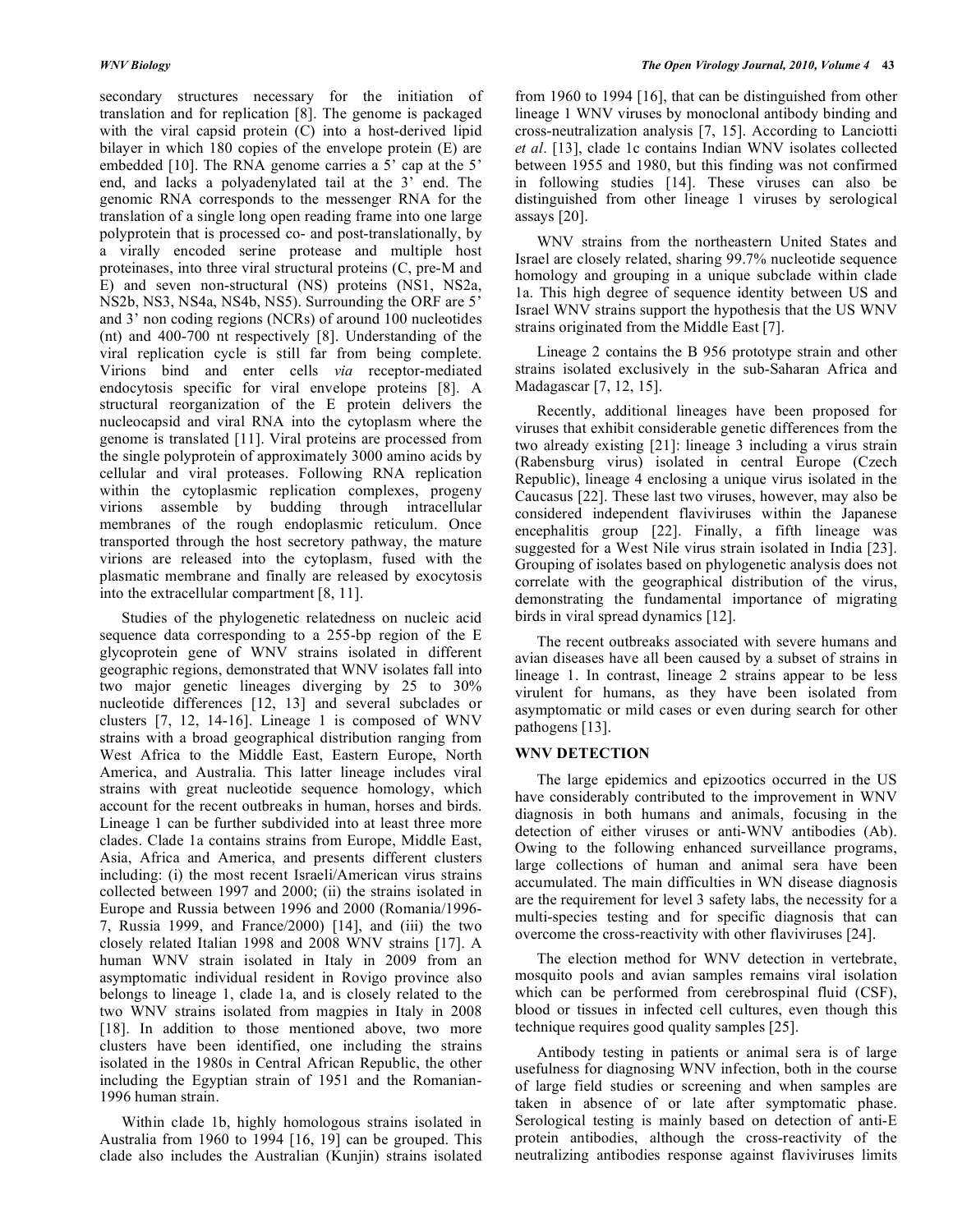the specificity of the tests. This is particularly true in areas where other *Flaviviridae* are concomitantly spread [26, 27]. The plaque reduction neutralization test (PRNT) detecting WNV specific neutralizing antibodies in CSF and serum remains the assay required for confirmation of flavivirus infections and identification of the infecting agent [28], although paired serum samples are needed to confirm seroconversion.

 Infected cell culture supernatants or preparations from WNV infected suckling mouse brains (SMB) are antigens classically used for WNV serodiagnosis. Alternatively, recombinant antigens such as the envelope glycoprotein E [29], virus-like particles (VLP) [30], or the non-structural NS1 [31], NS3 and NS5 [32] proteins may presently be produced and purified in large scale for use in different assay formats in the absence of particular containment facilities. The IgM capture enzyme-linked immunosorbent assay (ELISA) on serum or CSF is widely used for diagnosis of WNV in humans in the United States [33]. In addition, a series of immunological tests (from different ELISA formats to Western blotting to Solid-phase dot-ELISA technology) is in use in several laboratories for both human and animal diagnostics worldwide [34-36]. However, these tests are laborious, time-consuming, and sometimes need to be conducted in level 3 biosafety laboratories [24].

 Further exploitation of sensitive and specific assays for prompt differential diagnosis of WNV infection in either humans and animals in the field is still needed and may take advantage of modern knowledge of WNV antigen determinants, recombinant DNA and protein technology, and methods for production of MAbs with different affinity [37, 38]. As for other viruses, major expectations are laid in the field of genome testing approaches by conventional, nested or real-time RT-PCR, which are enormously faster than cultivation methods and can be adjusted for use in clinical and epidemiological applications [28, 39-41].

 Single-tube real-time RT-PCR, which can be performed on RNA extracted from a wide variety of tissues in all infected animal species, shows many advantages compared to end-point RT-PCR because it is more rapid, often more sensitive, more specific, and minimizes contamination [28]. In addition, together with an automated RNA extraction, real-time RT-PCR can be used in large-scale surveillance, and allows quantitative measurement of viral nucleic acids [42]. In several studies, molecular detection assays based on broadly reactive (degenerate) primers may be used for the simultaneous detection and quantification of distinct flaviviruses using species-specific and group-specific primers in a single reaction [40] or targeting the flavivirus consensus amplimers located at the RNA-dependent RNA polymerase domain of the NS5 protein [43].

 Various approaches for screening of WNV and viral antibodies in blood, body fluids and other tissues have been developed and used as routine screening tools for blood donation and cell tissues/organs transplantations over the last several years [44]. Despite implementation of nucleic acid testing, particularly by real-time RT-PCR, WNV transmission through blood transfusion and organ transplant still occurs, thus remarking sensitivity limits of the present screening assays, particularly on mini-pool samples [45, 46]. Individual donation testing for WNV blood screening is

more sensitive, but presents an unfavourable costeffectiveness [47].

 Although more advanced than for other arboviruses, molecular methods for WNV detection still have wide margins for technical implementation to both adapt their use to the variety of clinical samples (tissue, blood or CSF) from humans and animals, and particularly vector tissue extracts [48-50], and to take into account more recent knowledge from sequence analysis of strains circulating and evolving in various geographical areas and habitats. Problems are also related to the very low viral loads that can be expected especially in *post-mortem* tissues or while screening subjects in the absence of symptoms. Similar to antigen-antibody based detection assays, efforts are also needed for molecular approaches to overcome the problems posed by the occasionally close similarity of nucleotide sequences between different members of *Flaviviridae* when a genusspecific diagnosis is required [48, 51, 52]. Although suited for a rapid and sensitive diagnosis at the experienced lab level, molecular methods are hardly usable for local field investigations particularly on outdoor animals or farms, where development of user-friendly antigen-based field test would be desirable.

## **WNV, RESERVOIRS AND VECTORS**

 According to the existing literature, ornithophilic (birdfeeding species) mosquitoes are commonly considered as the principal vectors of West Nile virus [5]. In particular, the vector species mainly involved in WNV transmission to humans are *Culex pipiens Linneus 1758*, the widespread common mosquito in the northern hemisphere, and its vicariant species *Cx. quinquefasciatus* Say 1823, in the southern hemisphere.

 Nevertheless, little is known about the factors that may influence the epidemiological cycle of the disease, that may assume different characteristic depending on the type of environment (rural, urban, etc.). WNV is taken up by a competent ornithophilic mosquito vector, during blood feeding on an infected bird [53]. After a short period necessary to the replication of the virus, the infected mosquito will spread WNV biting the main hosts (migratory or indigenous birds, which also act as a reservoir), and/or horses or humans, which are "incidental dead-end" hosts [54].

 Overall, the epidemiological cycle of WNV in temperate areas may be divided in two different moments [55, 56]:

- 1) A rural/wild cycle, that involves migratory and indigenous birds (such as white storks and pigeons, respectively), and one or more ornithophilic mosquito species such as *Culex univittatus* (Africa, Middle East), *Cx. tarsalis* (East Europe), *Cx. pipiens restuans* (USA) *Cx. Modestus* (France, Russia), and that is known as "enzootic" (or exoanthropic) cycle. Characteristic environments where the wild cycle commonly occurs are wetlands, river deltas and flooded plains that migratory birds choose for nesting, coming in contact with the potential mosquito vectors breeding in the same area.
- 2) An urban, synanthropic cycle that involves domestic birds, such as chicken, house sparrows and pigeons,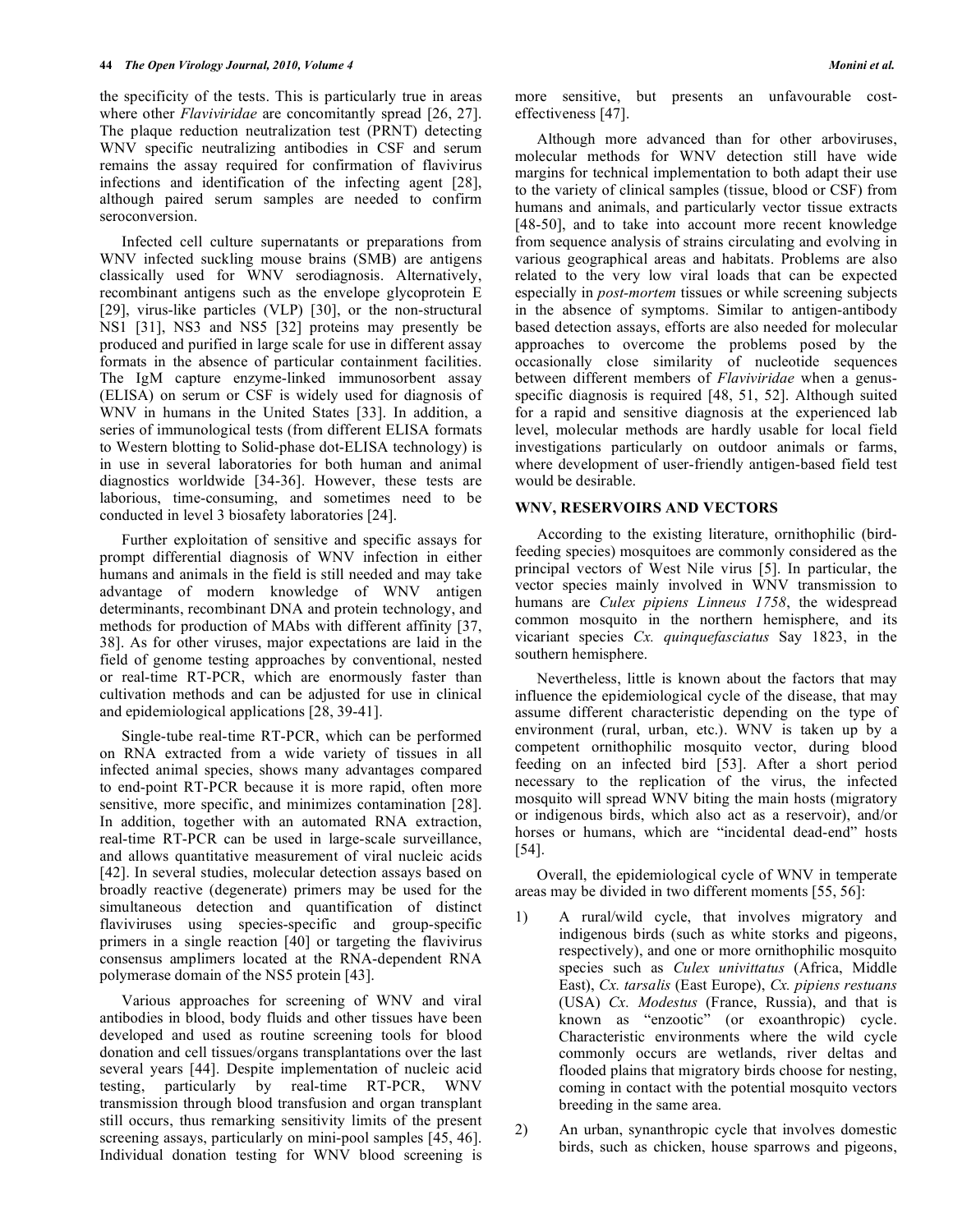and a mosquito species that feed on both humans and birds, such as *Culex pipiens/molestus*. This cycle is named "epizootic" [57, 58], and may occurs also in urban areas when human activities make available a number of breeding sites for mosquito populations, as happened in Bucharest, Romania, and in the US [5-7].

 Depending on the kind of environment, the abundance of mosquito species and on their degree of competence for WNV transmission, two main hypotheses about competence of the vectors have been formulated [59]: (i) in the former, the enzootic cycle is sustained by one or more mosquito species, mainly ornytophilic, which ensure WNV transfer from migratory to indigenous birds, allowing the dissemination and amplification of the virus. Different species, with a broader range of hosts and anthropophagic, will act as a "bridge" vector, between infected birds and horses/humans; (ii) alternatively, a single species able to bite birds as well as mammals may act as both enzootic and epizootic vector.

 In both hypotheses, the species with a broad range of host could in fact be *Cx. pipiens*.

 A number of factors are involved in WNV vector competence. Firstly the vector must be genetically susceptible to become infected with WNV and supportive of its replication, and secondly, the vector must be able to transmit it to the natural host. For these reasons, the virus isolation in a field-collected mosquito does not necessarily imply competence to transmit it [60-65]. Under laboratory conditions, all of common species of the genus *Culex* may become infected, as well as other species belonging to different genera (i.e. *Aedes, Ochlerotatus, Culiseta*, *Coquillettidia*). Up to date, more than 70 species of mosquitoes have been found to be naturally infected with WNV worldwide, but their possible involvement in the epidemiology of the disease is probably negligible in most cases. Some concern is only related to the high competence showed by *Ae. albopictus* and *Oc. japonicus,* two species highly anthropophilic which may sustain and amplify the infection in the urban areas [59, 61].

 In the last years, WNV has been circulating in various European countries. Particularly, in Italy infection has quickly spread at least through five neighboring regions in 2008-2009 [17, 66, 67]. This outbreak followed the earlier significant outbreak of 1998, occurred in Tuscany only among horses [68].

 The entomological inquiries carried out after these events, a 3-year longitudinal survey in Tuscany [69] and the 5-year national surveillance plan, that included 15 wetland sites across the country [70], gave univocal results indicating that *Culex pipiens* was the predominant species in all sites, representing more than 50% of all samples.

 It is important to note that, whereas in the tropics WNV transmission may occur all year round, in temperate regions it appears to be limited to the season favorable to the massive development of the vector populations (usually in the late summer). In some cases, it is possible that the potential mosquito vectors become infected in springtime, after biting on migratory birds, and that a few months are necessary for the virus to amplify and spread in a limited area [68]. However, this cannot explain the simultaneous

appearance of distinct WNV foci scattered on different regions occurred in Italy in 2008 and 2009. Since infected mosquito may remain able to transmit WNV to other animals even for months after the infected blood meal, it should be considered the possibility that WNF may have overwintered in these temperate regions throughout vertical transmission. This phenomenon has been observed both in the field and in the laboratory, but its real relevance in the epidemiology of WNV is still to be assessed [71-75].

 Altogether, the findings from Italian investigations indicate the involvement of *Cx. pipiens* as a major WNV vector both in enzootic and epizootic cycles. Since the late 1930's [76, 77], the possibility that *Cx. pipiens* in the Paleartic region consists of a species complex or of different biological forms has been and is still debated. The existence of at least two forms with different characteristics related to different environment adaptation [78], namely *Cx. pipiens pipiens* (the original rural, mainly ornithophilic) and *Cx. molestus* (the urban form, mainly antrhopophilic), is in fact currently accepted [78-82]. Nevertheless the possible existence of further forms, and their role in the transmission of the WNV still need to be deeply investigated.

# **HOST-PATHOGEN RELATIONSHIP IN WNV INFECTION**

## **Infection and Clinical Presentation**

 WNV infection is a mosquito-borne zoonosis maintained in natural cycles by the involvement of at least 3 different organisms, the virus, an invertebrate vector and a vertebrate host/reservoir [54].

 The most common route of WNV transmission to vertebrates is through the bite of an infected mosquito, and a broad range of mammals and non-mammals species like reptiles and amphibians are susceptible to natural or experimental infection with WNV. Some mammals (rodents, rabbits, squirrels) and reptiles (alligators) have been found to develop a sufficient viremia to allow transmission to feeding mosquitoes [83]. Other routes of WNV transmission among humans can be direct blood product contact, organ transplant, transplacentally or *via* milk ingestion by the newborn. Oral transmission has been experimentally demonstrated in birds, mice and hamsters [84-86].

 At a variable time after infection, arguably in temporal association with subsequent viremia, virus gains entry to the central nervous system (CNS). Entry into the CNS represents an extremely important event in both the pathogenesis of disease and the clinical outcome of the host, and is temporally secondary to the spread of virus in the periphery. However, the mechanisms by which WNV enter the CNS are as yet unclear. There is evidence for three major routes: entry *via* leukocytes, direct entry across the blood brain barrier (BBB) or entry by retrograde axonal transport *via* the peripheral nervous system [87].

 In humans, WNV infections are generally asymptomatic. Most symptomatic patients present a mild flu-like illness (West Nile fever), described in early reports as a self-limited febrile illness characterized by fever, headache, back pain, myalgia and anorexia, sometimes associated with other symptoms like nausea vomiting and diarrhea, and rarely with neurological symptoms [88]. Patients with WNV fever,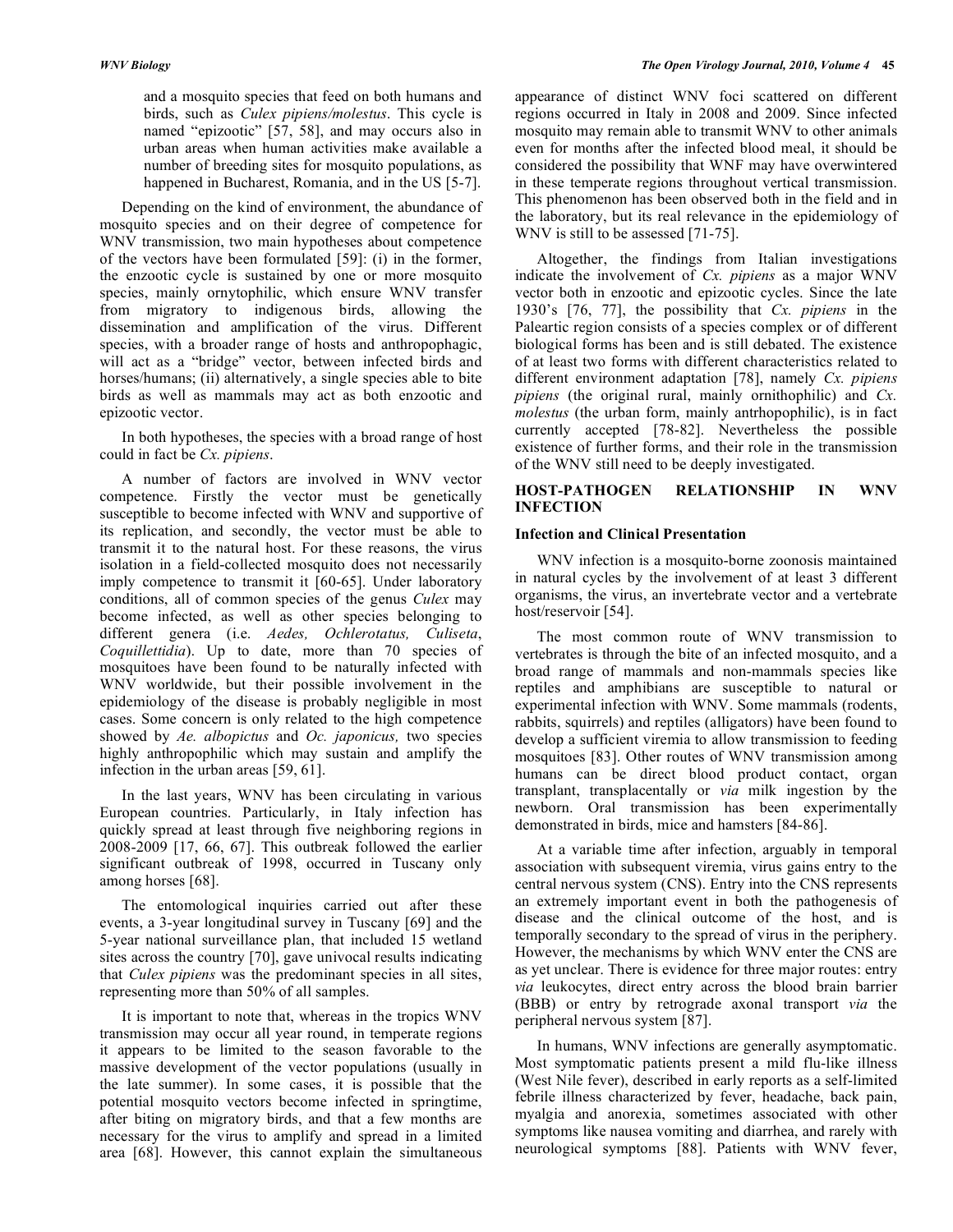generally recover within a period of 7-10 days. Less than 1% of documented human infections result in severe neuroinvasive disease, which can be primarily classified into three clinical syndromes: meningitis, encephalitis or acute flaccid paralysis [89]. Clinical features of these syndromes may be present at the same time in the same patient. Additional neurological syndromes include hepatitis [90], myocarditis [91], pancreatitis [92] and hemorragic fever [93]. Advanced age is the main risk factor for the development of encephalitic syndromes [94, 95].

 Patients with encephalitis have a higher mortality rate and more severe complications than patients with meningitis [96]. Over the past fifteen years, WNV has shown an increasing tendency to significant, severe and fatal neurological disease in humans, birds and/or horses [89, 97]. Viruses isolated from these recent epidemics and epizootics show high sequence homology ( $\geq$  98%) with each other and belong to the same clade represented by the New York 1999 isolate, thus suggesting that they all have a common ancestor [98].

 Differences in pathogenicity may be related with nucleotide changes in specific regions coding for the premembrane, envelope or nonstructural proteins of the virus [99, 100] but no unequivocal association has so far been established with virulence. Recently, a human WNV isolate was obtained, from an asymptomatic blood donor in Italy, and its full genome sequence was compared with earlier WNV strains from horses and humans from Italy and other countries [67]. Interestingly, the Italian isolate showed the Thr249Pro mutation in the helicase domain of the NS3 protein, a trait associated with avian virulence [101]. This mutation has been previously associated with human disease outbreaks [101], although in the Spanish 2007 isolates, it was not associated with increased pathogenicity in mice [102]. The role of this and other mutations in virulence for avian and mammalian species should be further investigated.

 WNV has also been shown to establish a persistent infection. In experimentally infected monkeys and hamsters, WNV or viral RNA was find in brain tissues for as long as 5 month [103, 104], and hamsters developed chronic renal infection with WNV shedding in the urine up to 8 months [105, 106]. Very recently, Murray and colleagues provided evidence that WNV can persist for several years in infected humans, particularly in the presence of chronic clinical symptoms [107]. Consistently with the hamster laboratory model, viral RNA was detected in human urine for at least 6 years after infection, implying a long-term replication of the virus in the kidneys.

 As underlined by Gould [108], the findings of WNV persistence for years in the kidneys of convalescent patients could also raise important issues concerning the potential for WNV and other related flaviviruses to be transmitted to mosquitoes by apparently healthy humans or animals, and thus potentially initiate epidemics in new regions of the world.

## **Innate Immunity**

 The integrity of the host immune system is required to prevent severe WNV infection, and in fact neurological disease is remarkably frequent both among the elderly and the immunocompromised subjects, who can exhibit mortality rates higher than 10% [109].

 Overall, humoral immune responses control viral load in the periphery preventing dissemination, whereas T-cell responses are required for the clearance of WNV within the CNS [110]. Several studies remark that both innate and adaptive immunity mechanisms act together in contrasting WNV replication and diffusion [111], and immunity can also be responsible for severe clinical symptoms [87]. As shown in a murine model of infection, WNV reaches the local lymphnodes *via* infected dendritic cells (DC) and activates events whose balance can lead to either asymptomatic infection or neuroinvasion [112]. If the production of interferon  $\alpha$  or  $\beta$  (type I IFNs) by infected DCs predominates, local viral replication will be inhibited and adaptive immune response follows WNV contact with antigen-presenting cells [113, 114]. Conversely, the production of cytokines such as MIF (macrophage migration inhibiting factor) and TNF- $\alpha$  (tumour necrosis factor) may favor viral invasion of the nervous tissues by enhancing the permeability of the blood-brain barrier [115, 116]. At the same time, MIF inhibition was shown to correlate with reduced viral load, inflammation and damage in the brain of WNV infected mice [116], depicting the complexity of phenomena involving the innate immunity regulation.

 From studies in blood donors, a strong immune response, primarily associated with expression of IFN- $\gamma$  and IFN- $\alpha$  and high levels of IFN-stimulated chemokines including CCL2 and CXCL10, was found to be involved in the initial control of WNV replication during early infection. Particularly, CXCL10 may be an important host response mediator in the temporal development of innate and adaptive immunity in concert with IFNs [117]. Mice with genetic defects in the cascade of innate immunity components, from IFN to STAT1 through Toll-like receptors 3 and 7, show enhanced tissue viral loads, and are rapidly killed by WNV [118]. However, WNV has evolved countermeasures to limit the efficacy of IFN-mediated immunity, acting largely *via* nonstructural proteins NS1 and NS2 [119-121]. WNV exhibits resistance to the antiviral effects of IFN in cell culture once infection is established, and this may be the reason for the relatively narrow therapeutic window useful for IFN administration in animal models or humans infected with WNV [114].

 Although the cellular immune response in the CNS can itself result in severe injuries to glial cells and neurons, causing irreversible damage, the role of T-cells is essential for the clearance of WNV, and patients with T cell deficiency are at high risk of neuroinvasive infection and death [122]. Using a mouse infection model [123], agerelated defects in the CD4 and CD8 T cell response have been proposed to be a key factor for the severity of neurological symptoms and mortality associated with WNV infection in humans older than 50-60 years [124]. The occurrence of both quantitative and qualitative alterations in T cell immunity suggests possible specific actions in either immunomodulation or treatment for controlling severe WNV infection in elderly.

 Much remains however to be understood to modulate the immune response in favor of the host, taking into account the diverse virulence characteristics of different viruses.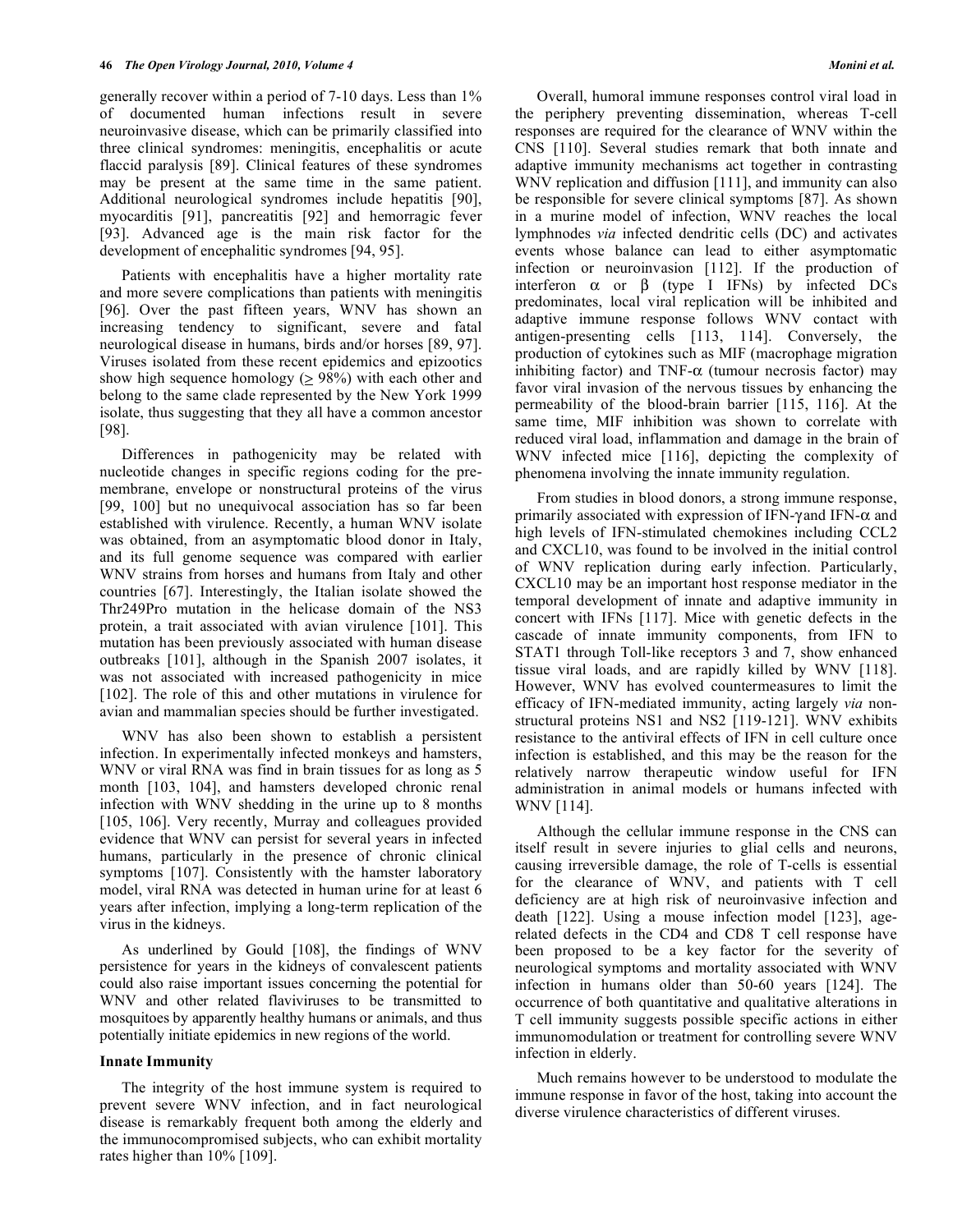#### **Humoral Immune Response**

 The humoral response to any flavivirus infection is important for control of viral infection and dissemination. The role of humoral response in WNV infection is highlighted in mice lacking functional B cells, where WNVinduced disease incidence and severity are increased, but can be prevented by the passive transfer of antibodies from immune wild-type mice [125, 126].

 Similar to other flaviviruses, also in WNV infection the majority of neutralizing antibodies recognize the structural E protein, although a subset bind to the preM/M protein. Interestingly, antibodies to the NS1 protein are also protective against WNV *in vivo*. This protein is a secreted protein that is highly conserved among the flaviviruses. The mechanism(s) of protection are through FCgRs and/or complement, and may depend on the region of NS1 toward which a particular antibody is reactive [127]. Antibody responses to the intracellular proteins NS3 and NS5 have also been observed during WNV infection, although their functional significance remains uncertain [32].

 The immunodominant flavivirus protein E has three structural domains DI, DII and DIII. At least 12 epitopes have been defined and are associated with distinct functions including cell attachment, dimerization, trimerization, and acid-catalyzed fusion. *In vitro*, the strongest neutralizing activity is exhibited by antibodies against the upper lateral surface of the DIII residue of the protein, that protrudes off the surface of the virion, and protection studies *in vivo* confirmed this finding [128]. In WNV-infected humans, only 8% of WNV-specific B-cell clones produced antibodies specific to DIII, whereas almost half of them produced antibody that bound determinants in DII, particularly the fusion loop. Studies of the polyclonal response of WNVinfected horses and humans indicate that the neutralization activity of sera is not dependent upon antibodies directed against the DIII-lateral ridge (lr) epitope [129]. Neutralization of WNV by antibodies is a 'multiple' hit phenomenon requiring engagement by more than a single antibody. For enveloped flaviviruses including WNV, antibody-mediated virus neutralization can occur at several steps in the viral lifecycle, including attachment to receptors on the cell surface, internalization, or fusion within the endosome. Antibodies that coat the virion surface could neutralize directly by blocking receptor engagement or indirectly by inhibiting one of the conformational changes required for virus uncoating and nucleocapsid penetration into the cytoplasm [130].

 The amplification of early IgM-dependent neutralizing antibody is critical for the control of severe WNV infections, as demonstrated in experimental studies on C57BL/6 mice. Mice with immune deficiencies that impair antibody priming (lacking C3 or C4 complement components, complement receptors 1 and 2, CD41 T cells, class II MHC expression, or CD40 signaling) also predispose to WNV susceptibility, to decreased antibody responses and survival rates upon WNV infection, and this condition can be prevented with passive transfer of antibodies from immune wild-type mice [125, 126].

 The humoral response may conversely lead to antibody dependent enhancement (ADE) of infection. ADE occurs when antibody-virus complexes are internalized into cells *via* FcgRs and replicate to higher extent. This mechanism which has been hypothesized to contribute to the pathogenesis of dengue hemorrhagic fever (DHF) has been observed in WNV infected mice only in experimental settings, but without any significant change in disease phenotype or survival [129]. The conditions that permit the occurrence of ADE *in vivo* are very restricted and are modulated in part by complement opsonin C1q binding to individual IgG subclasses [131].

 Despite much progress, many questions about the mechanisms of neutralization and the role of the different epitopes of the structural and non-structural proteins of WNV remain unanswered.

#### **VACCINES**

 Experimental DNA vaccines have been developed expressing genes encoding the WNV membrane (M) and envelope (E) proteins in eukaryotic expression vectors, and successfully tested in animals and avian species [132-134].

 Recombinant WNV proteins have been used in immunization experiments, and recombinant E protein can be a candidate vaccine to prevent WN virus infection in animals and humans, as the positive result in mice [135] and non human primates suggest [136].

 Attenuated, inactivated and killed viruses are also protective against infection. Inactivated virus immunization can induce stronger humoral responses compared to the DNA plasmid vaccine, but they can present some limitations. In particular, the attenuated vaccines are economic to produce and potent in elicit immune response, but are not suitable for use in the immunocompromised, while the inactivated vaccines, although safer, are rather expensive to produce and less potent.

 Recently, a novel class of vaccines against flaviviruses started are under evaluation. They are based on the production of defective viral particles that are unable to spread between normal cells, and are unable to cause disease in vaccinated animals. A proposed single-cycle, encapsidation defective flavivirus vaccine appears to be reasonably cheap to produce, potent, and safe in the immuno-compromised subjects [137].

 However, the suitability of vaccine implementation for either human or animal use remains questionable due to the relatively low number and severity of cases worldwide, and the extreme difficulties envisaged in controlling virus spread through the large animal reservoir represented by susceptible avian species.

#### **CONCLUSIONS**

 As the other RNA viruses, WNV has a great potential to evolve and mutate in order to exploit environmental opportunities and become more efficient in spreading into new areas. Indeed, in the last decade, WNV has dramatically increased geographic range and has demonstrated a greater pathogenicity to birds and mammalian hosts, including humans. Virological factors have included genetic adaptation for both increased replication in avian hosts and wider range of competent mosquito vectors. Moreover, emergence of WNV strains capable to disseminate more rapidly and with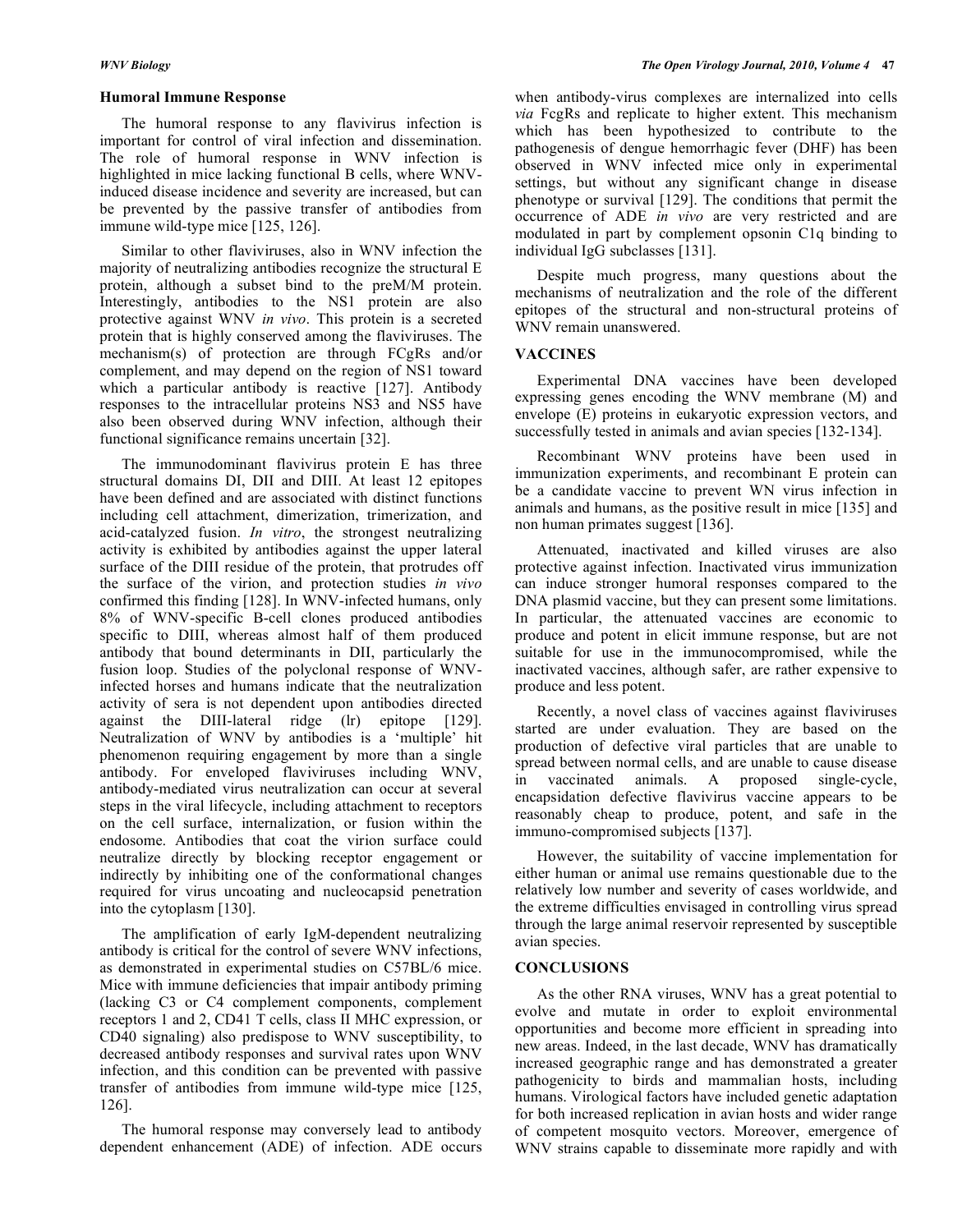greater efficiency at elevated temperatures pointed out the potential importance of temperature as a selective criteria for the emergence of WNV genotypes with increased vectorial capacity.

 The pathogenicity in avian host of WNV has been related to the higher virus replication and capability of spreading, and mutations that can affect this character increase the fitness of the virus in a new environment.

 The ongoing epidemic that since August 2008 is affecting Northern Italy is an event that can be considered as case study for the better understanding of the mechanism on WNV persistence in an environmental niche.

 During this epidemic, some important evidences have been collected: i) virus spreading across a wide area and involvement of human and animal hosts; ii) overwintering of WNV and recrudescence of the outbreak in the following summer season and iii) mutation of the virus towards a higher pathogenicity in the avian species.

 With regard to overwintering of the virus, this phenomenon is poorly known. WNV infection in overwintering mosquitoes is rare in nature, and the detection of viremic birds in winter season raises the question of the possibility of persistently infected hosts like bird species or other animals.

 Many other questions on the potential persistence and spread of WNV in EU are still unsolved, but data so far support the idea that further knowledge on the immune response of the avian hosts, vector fitness and development of control strategies including vaccination can provide better understanding of the kinetics of WNV infection.

## **ACKNOWLEDGEMENTS**

 Funding for this work was provided by EU FP7 coordinating action 'ArboZooNet' International Network for Capacity Building for the Control of Emerging Viral Vector Borne Zoonotic Diseases (GAN 211757).

#### **REFERENCES**

- [1] Murgue B, Murri S, Triki H, Deubel V, Zeller HG. West Nile in the Mediterranean basin: 1950-2000. Ann N Y Acad Sci 2001; 951: 117-26.
- [2] Smithburn KC, Hughes TP, Burke AW, Paul JH. A neurotropic virus isolated from the blood of a native of Uganda. Am J Trop Med Hyg 1940; 20: 471-92.
- [3] Weinberger M, Pitlik SD, Gandacu D, *et al.* West Nile fever outbreak, Israel, 2000: epidemiologic aspects. Emerg Infect Dis 2001; 7: 686-91.
- [4] George S, Gourie-Devi M, Rao JA, Prasad SR, Pavri KM. Isolation of West Nile Fever from the brains of children who had died of encephalitis. Bull Word Health Org 1984; 62: 879-82.
- [5] Hubálek Z, Halouzka J. West Nile fever a reemerging mosquitoborne viral disease in Europe. Emerg Infect Dis 1999; 5: 643-50.
- [6] Jia XY, Briese T, Jordan I, *et al*. Genetic analysis of West Nile New York 1999 encephalitis virus. Lancet 1999; 354: 1971-2.
- [7] Lanciotti RS, Roehrig JT, Deubel V, *et al*. Origin of the West Nile virus responsible for an outbreak of encephalitis in the northeastern United States. Science 1999; 286: 2333-7.
- [8] Lindenbach BD, Rice CM. In: Knipe DM, Howley PM, *et al*., Eds. Flaviviridae: the viruses and their replication. Fields Virology,  $4<sup>th</sup>$ ed. Philadelphia, Pennsylvania: Lippincott Williams and Wilkins 2001; vol. 1: pp. 991-1041.
- [9] Deubel V, Fiette L, Gounon P, *et al*. Variations in biological features of West Nile viruses. Ann N Y Acad Sci 2001; 951: 195- 206.
- [10] Mukhopadhyay S, Kuhn RJ, Rossmann MG. A structural perspective of the flavivirus life cycle. Nat Rev Microbiol 2005; 3: 13-22.
- [11] Sampath A, Padmanabhan R. Molecular targets for flavivirus drug discovery. Antiviral Res 2009; 81: 6-15.
- [12] Berthet FX, Zeller HG, Drouet MT, Rauzier J, Digoutte JP, Deubel V. Extensive nucleotide changes and deletions within the envelope glycoprotein gene of Euro-African West Nile viruses. J Gen Virol 1997; 78: 2293-7.
- [13] Lanciotti RS, Ebel GD, Deubel V, *et al.* Complete genome sequences and phylogenetic analysis of West Nile virus strains isolated from the United States, Europe and the Middle East. Virology 2002; 298: 96-105.
- [14] Charrel RN, Brault AC, Gallian P, *et al*. Evolutionary relationship between Old World West Nile virus strains. Evidence for viral gene flow between Africa, the Middle East, and Europe. Virology 2003; 315: 381-8.
- [15] Savage HM, Ceianu C, Nicolescu G, *et al.* Entomologic and avian investigations of an epidemic of West Nile fever in Romania in 1996, with serological and molecular characterization of a virus isolate from mosquitoes. Am J Trop Med Hyg 1999; 61: 600-11.
- [16] Scherret JH, Poidinger M, Mackenzie JS, *et al*. The relationships between West Nile and Kunjin viruses. Emerg Infect Dis 2001; 7: 697-705.
- [17] Monaco F, Lelli R, Teodori L, *et al*. Re-Emergence of West Nile Virus in Italy. Zoonoses Public Health 2009 [Epub ahead of print].
- [18] Barzon L, Squarzon L, Cattai M, *et al*. West Nile virus infection in Veneto region, Italy, 2008-2009. Euro Surveill 2009; 14: pii=19289. Available from: http://www.eurosurveillance.org/View Article. aspx?ArticleId=19289
- [19] Zeller HG, Schuffenecker I. West Nile virus: an overview of its spread in Europe and the Mediterranean basin in contrast to its spread in the Americas. Eur J Clin Microbiol Infect Dis 2004; 23: 147-56.
- [20] Umrigar MD, Pavri KM. Comparative biological studies on Indian strains of West Nile virus isolated from different sources. Indian J Med Res 1977; 65: 596-602.
- [21] Lvov DK, Butenko AM, Gromashevsky VL, *et al*. West Nile virus and other zoonotic viruses in Russia: examples of emergingreemerging situations. Arch Virol Suppl 2004; 18: 85-96.
- [22] Bakonyi T, Hubalek Z, Rudolf I, Nowotny N. Novel flavivirus or new lineage of West Nile virus, central Europe. Emerg Infect Dis 2005; 11: 225-31.
- [23] Bondre VP, Jadi RS, Mishra AC, Yergolkar PN, Arankalle VA. West Nile virus isolates from India: evidence for a distinct genetic lineage. J Gen Virol 2007; 88: 875-84.
- [24] Dauphin G, Zientara S. West Nile virus: recent trends in diagnosis and vaccine development. Vaccine 2007; 25: 5563-76.
- [25] Castillo-Olivares J, Wood J. West Nile virus infection of horses. Vet Res 2004; 35: 467-83.
- [26] Innis BL, Nisalak A, Nimmannitya S, *et al*. An enzyme-linked immunosorbent assay to characterize dengue infections where dengue and Japanese encephalitis co-circulate. Am J Trop Med Hyg 1989; 40: 418-27.
- [27] Kuno G, Gubler DJ, Oliver A. Use of 'original antigenic sin' theory to determine the serotypes of previous dengue infections. Trans R Soc Trop Med Hyg 1993; 87: 103-5.
- [28] Lanciotti RS, Kerst AJ, Nasci RS, *et al*. Rapid detection of west nile virus from human clinical specimens, field-collected mosquitoes, and avian samples by a TaqMan reverse transcriptase-PCR assay. J Clin Microbiol 2000; 38: 4066-71.
- [29] Herrmann S, Leshem B, Landes S, Rager-Zisman B, Marks RS. Chemiluminescent optical fiber immunosensor for the detection of anti-West Nile virus IgG. Talanta 2005; 66: 6-14.
- [30] Holmes DA, Purdy DE, Chao DY, Noga AJ, Chang GJ. Comparative analysis of immunoglobulin M (IgM) capture enzyme-linked immunosorbent assay using virus-like particles or virus-infected mouse brain antigens to detect IgM antibody in sera from patients with evident flaviviral infections. J Clin Microbiol 2005; 43: 3227-36.
- [31] Hukkanen RR, Liggitt HD, Kelley ST, *et al*. Comparison of commercially available and novel West Nile virus immunoassays for detection of seroconversion in pig-tailed macaques (Macaca nemestrina). Comp Med 2006; 56: 46-54.
- [32] Wong SJ, Boyle RH, Demarest VL, *et al.* Immunoassay targeting nonstructural protein 5 to differentiate West Nile virus infection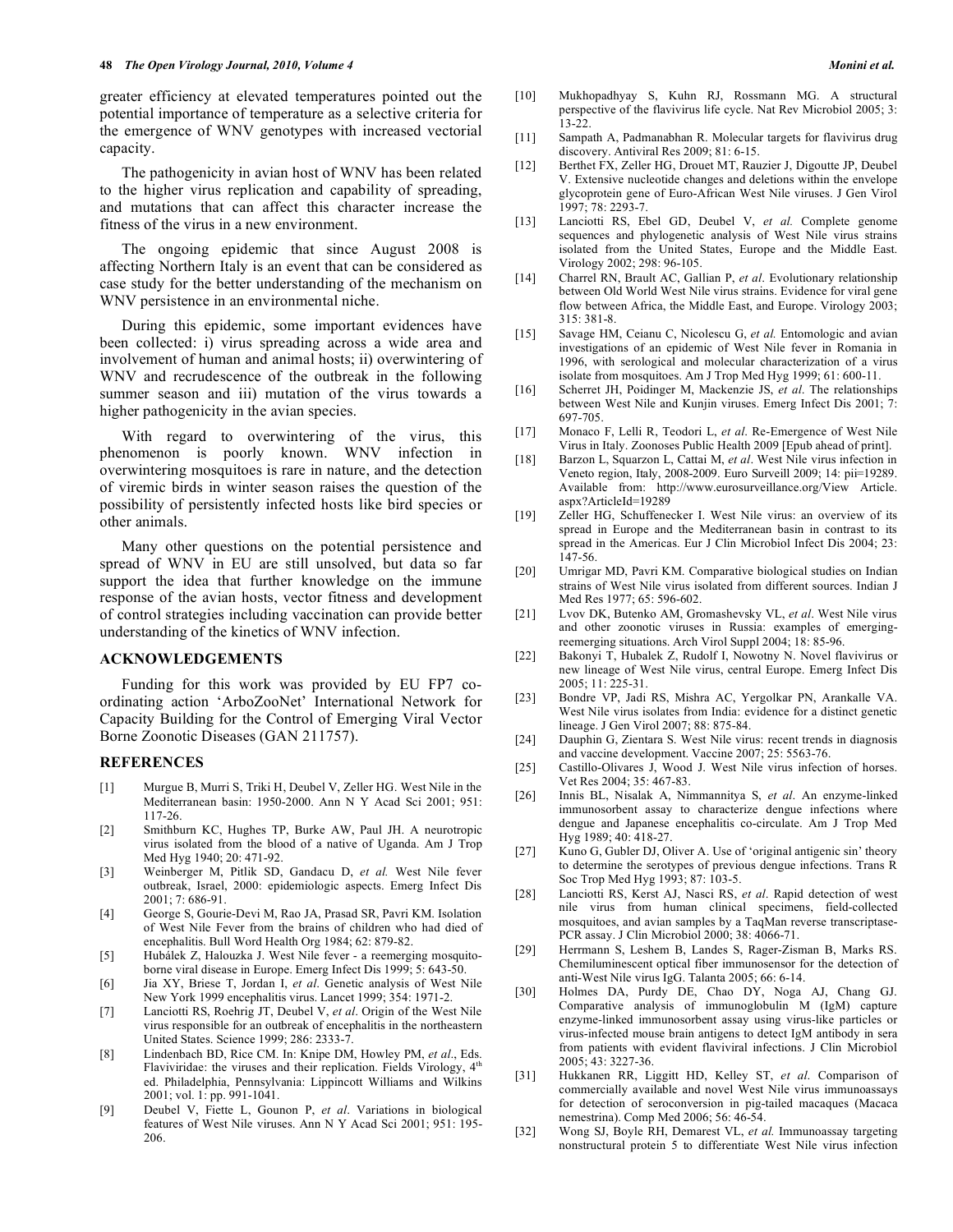from dengue and St. Louis encephalitis virus infections and from flavivirus vaccination. J Clin Microbiol 2003; 41: 4217-23.

- [33] Martin DA, Biggerstaff BJ, Allen B, Johnson AJ, Lanciotti RS, Roehrig JT. Use of immunoglobulin M cross-reactions in differential diagnosis of human flaviviral encephalitis infections in the United States. Clin Diagn Lab Immunol 2002; 9: 544-549.
- [34] Niedrig M, Sonnenberg K, Steinhagen K, Paweska JT. Comparison of ELISA and immunoassays for measurement of IgG and IgM antibody to West Nile virus in human sera against virus neutralisation. J Virol Methods 2007; 139: 103-5.
- [35] Oceguera LF, Patiris PJ, Chiles RE, Busch MP, Tobler LH, Hanson CV. Flavivirus serology by Western blot analysis. Am J Trop Med Hyg 2007; 77: 159-63.
- [36] Loroño-Pino MA, Farfan-Ale JA, Blitvich BJ, Beebe JL, Jarman RG, Beaty BJ. Evaluation of an epitope-blocking enzyme-linked immunosorbent assay for the diagnosis of West Nile virus infections in humans. Clin Vaccine Immunol 2009; 16: 749-55.
- [37] Jibin Z, Xiumei L, Hongping W, *et al.* Production and characterization of monoclonal antibodies to nucleoprotein of Marburg virus. Hybridoma 2008; 27: 423-9.
- [38] Deyev SM, Lebedenko EN. Multivalency: the hallmark of antibodies used for optimization of tumor targeting by design. Bioessays 2008; 30: 904-18.
- [39] Phipps LP, Gough RE, Ceeraz V, Cox WJ, Brown IH. Detection of West Nile virus in the tissues of specific pathogen free chickens and serological response to laboratory infection: a comparative study. Avian Pathol 2007; 36: 301-5.
- [40] Dyer J, Chisenhall DM, Mores CN. A multiplexed TaqMan assay for the detection of arthropod-borne flaviviruses. J Virol Methods 2007; 145: 9-13.
- [41] Moureau G, Temmam S, Gonzalez JP, Charrel RN, Grard G, de Lamballerie X. A real-time RT-PCR method for the universal detection and identification of flaviviruses. Vector Borne Zoonotic Dis 2007; 7: 467-77.
- [42] Ostlund EN, Crom RL, Pedersen DD, Johnson DJ, Williams WO, Schmitt BJ. Equine West Nile encephalitis, United States. Emerg Infect Dis 2001; 7: 665-9.
- [43] Chao DY, Davis BS, Chang GJ. Development of multiplex realtime reverse transcriptase PCR assays for detecting eight medically important flaviviruses in mosquitoes. J Clin Microbiol 2007; 45: 584-9.
- [44] Zhang W, Wu J, Li Y, Li F, Njoo H. Rapid and accurate *in vitro* assays for detection of West Nile virus in blood and tissues. Transfus Med Rev 2009; 23: 146-54.
- [45] Centers for Disease Control and Prevention. West Nile Virus infections in organ transplant recipients - New York and Pennsylvania, August-September, 2005. Morb Mortal Wkly Rep 2005; 54: 1021-3.
- [46] Centers for Disease Control and Prevention. West Nile virus transmission through blood transfusion - South Dakota, 2006. Morb Mortal Wkly Rep 2007; 56: 76-9.
- [47] Stramer SL, Custer B, Busch MP, Dodd RY. Strategies for testing blood donors for West Nile virus. Transfusion 2006; 46(12): 2036- 7.
- [48] Naze F, Le Roux K, Schuffenecker I, *et al.* Simultaneous detection and quantitation of Chikungunya, dengue and West Nile viruses by multiplex RT-PCR assays and dengue virus typing using high resolution melting. J Virol Methods 2009; 162: 1-7.
- [49] Chisenhall DM, Vitek CJ, Richards SL, Mores CN. A method to increase efficiency in testing pooled field-collected mosquitoes. J Am Mosq Control Assoc 2008; 24: 311-4.
- [50] Ulloa A, Ferguson HH, Méndez-Sánchez JD, *et al.* West Nile virus activity in mosquitoes and domestic animals in Chiapas, México. Vector Borne Zoonotic Dis 2009; 9: 555-60.
- [51] Maher-Sturgess SL, Forrester NL, Wayper PJ, *et al*. Universal primers that amplify RNA from all three flavivirus subgroups. Virol J 2008; 5: 16.
- [52] Scaramozzino N, Crance J-M, Jouan A, DeBriel DA, Stoll F, Garin D. Comparison of Flavivirus universal primer pairs and development of a rapid, highly sensitive heminested reverse transcription-PCR assay for detection of flaviviruses targeted to a conserved region of the NS5 gene sequences. J Clin Microbiol 2001; 39: 1922-7.
- [53] Rappole JH, Derrickson SR, Hubálek Z. Migratory birds and spread of West Nile virus in the Western Hemisphere. Emerg Infect Dis 2000; 6: 319-28.

#### *WNV Biology The Open Virology Journal, 2010, Volume 4* **49**

- [54] Campbell GL, Marfin AA, Lanciotti RS, Gubler DJ. West Nile virus. Lancet Infect Dis 2002; 2: 519-29.
- [55] Higgs S, Snow K, Gould EA. The potential for West Nile virus to establish outside of its natural range: a consideration of potential mosquito vectors in the United Kingdom. Trans R Soc Trop Med Hyg 2004; 98: 82-7.
- [56] Crook PD, Crowcroft NS, Brown DW. West Nile virus and the threat to the UK. Commun Dis Public Health 2002; 5: 138-43.
- [57] Campbell GL, Ceianu CS, Savage HM. Epidemic West Nile encephalitis in Romania: waiting for history to repeat itself. Ann N Y Acad Sci 2001; 951: 94-101.
- [58] Ceianu CS, Ungureanu A, Nicolescu G, *et al*. West nile virus surveillance in Romania: 1997-2000. Viral Immunol 2001; 14: 251-62.
- [59] Bernard K, Maffei G, Jones S, *et al*. West Nile virus infection in birds and mosquitoes, New York State, 2000. Emerg Infect Dis 2001; 7: 679-85.
- [60] Sardelis MR, Turell MJ, Dohm DJ, O'Guinn ML. Vector competence of selected North American Culex and Coquillettidia mosquitoes for West Nile virus. Emerg Infect Dis 2001; 7: 1018-  $22.2$
- [61] Sardelis MR, Turell MJ, Ochlerotatus J. Japonicus in Frederick County, Maryland: discovery, distribution, and vector competence for West Nile virus. J Am Mosq Control Assoc 2001; 17: 137-41.
- [62] Turell MJ, O'Guinn ML, Dohm DJ, Jones JW. Vector competence of North American mosquitoes (Diptera: Culicidae) for West Nile virus. J Med Entomol 2001; 38: 130-4.
- [63] Turell MJ, Sardelis MR, Dohm DJ, O'Guinn ML. Potential North American vectors of West Nile virus. Ann N Y Acad Sci 2001; 951: 317-24.
- [64] Turell MJ, Dohm DJ, Sardelis MR, Oguinn ML, Andreadis TG, Blow JA. An update on the potential of north American mosquitoes (Diptera: Culicidae) to transmit West Nile Virus. J Med Entomol 2005; 42: 57-62.
- [65] Goddard LB, Roth AE, Reisen WK, Scott TW. Vector competence of California mosquitoes for West Nile virus. Emerg Infect Dis 2002; 8: 1385-91.
- [66] Rizzo C, Vescio F, Declich S, *et al*. West Nile virus transmission with human cases in Italy, August - September 2009. Euro Surveill 2009; 14. pii: 19353. Available from: http://www.eurosurveillance. org/ViewArticle.aspx?ArticleId=19353
- [67] Barzon L, Franchin E, Squarzon L, *et al*. Genome sequence analysis of the first human West Nile virus isolated in Italy in 2009. Euro Surveill 2009; 14: pii=19384. Available online: http://www. eurosurveillance.org/ViewArticle.aspx?ArticleId=19384
- [68] Autorino GL, Battisti A, Deubel V, *et al*. West Nile virus epidemic in horses, Tuscany region, Italy. Emerg Infect Dis 2002; 8: 1372-8.
- [69] Romi R, Pontuale G, Ciufolini MG, *et al.* Potential vectors of West Nile Virus following an equine disease outbreak in Italy. Med Vet Ent 2004; 18: 14-9.
- [70] Toma L, Cipriani M, Romi R, Goffredo M, Lelli R. First report on entomological field activity for the surveillance of west Nile disease in Italy. Vet Ital 2008; 44: 483-96.
- [71] Baqar S, Hayes CG, Murphy JR, Watts DM. Vertical transmission of West Nile virus by Culex and Aedes species mosquitoes. Am J Trop Med Hyg 1993; 48: 757-62.
- [72] Miller BR, Nasci RS, Godsey MS, *et al*. First field evidence for natural vertical transmission of West Nile virus in Culex univittatus complex mosquitoes from Rift Valley province, Kenya. Am J Trop Med Hyg 2000; 62: 240-6.
- [73] Mishra AC, Mourya DT. Transovarial transmission of West Nile virus in *Culex vishnui* mosquito. Indian J Med Res 2001; 114: 212- 4.
- [74] Dohm DJ, Sardelis MR, Turell MJ. Experimental vertical transmission of West Nile virus by Culex pipiens (Diptera: Culicidae). J Med Entomol 2002; 39: 640-4.
- [75] Goddard LB, Roth AE, Reisen WK, Scott TW. Vertical transmission of West Nile Virus by three California Culex (Diptera: Culicidae) species. J Med Entomol 2003; 40: 743-6.
- [76] La Face L. Osservazioni sul C. pipiens autogenicus. Rendiconti Ist San Pub 1938; 1: 669-78.
- [77] La Face L. Osservazioni sulla biologia del complesso "Culex pipiens". Parassitologia 1962; 4: 155-8.
- [78] Vinogradova EB. Culex pipiens pipiens mosquitoes: taxonomy, distribution, ecology, physiology, genetics, applied importance and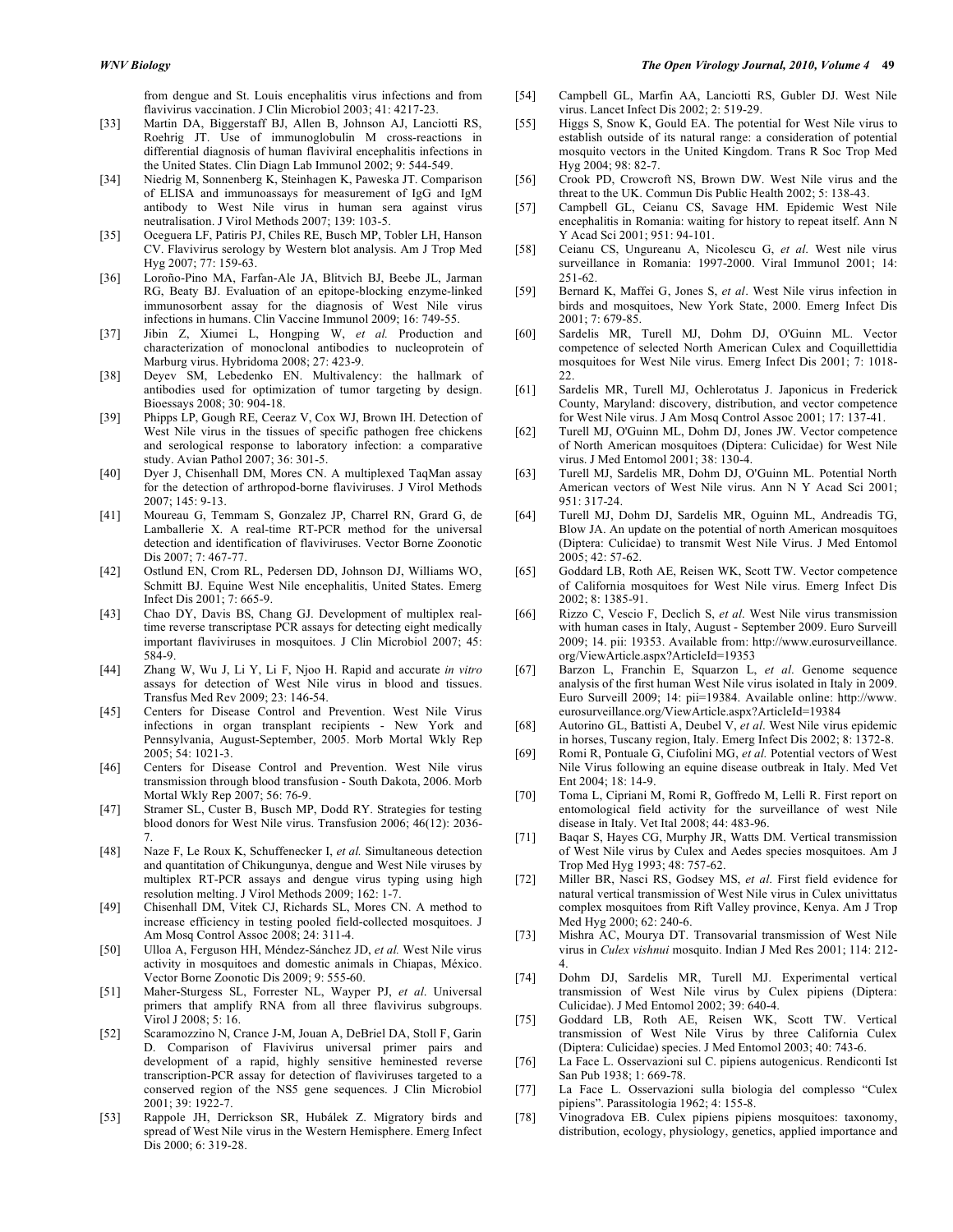control. Chp 1. Golovatch SI, Ed. Sofia, Bulgaria: PENSOFT Publishers 2000; pp. 4-45.

- [79] Vinogradova EB, Shaikevich EV. Morphometric, physiological and molecular characteristics of underground populations of the urban mosquito Culex pipiens Linnaeus f. Molestus Forskål (Diptera: Culicidae) from several areas of Russia. Eur Mosq Bull 2007; 23: 25-30.
- [80] Weitzel T, Collado A, Jöst A, Pietsch K, Storch V, Becker N. Genetic differentiation of populations within the culex pipiens complex and phylogeny of related species. J Am Mosq Control Assoc 2009; 25: 6-17.
- [81] Bahnck CM, Fonseca DM. Rapid assay to identify the two genetic forms of Culex (Culex) pipiens L. (Diptera: Culicidae) and hybrid populations. Am J Trop Med Hyg 2006; 75: 251-5.
- [82] Kent RJ, Harrington LC, Norris DE. Genetic differences between Culex pipiens f.molestus and Culex pipiens pipiens (Diptera: Culicidae) in New York. Med Entomol 2007; 44: 50-9.
- [83] Bowen RA, Nemeth NM. Experimental infections with West Nile virus. Curr Opin Infect Dis 2007; 20: 293-7.
- [84] Komar N, Langevin S, Hinten S, *et al*. Experimental infection of North American birds with the New York 1999 strain of West Nile virus. Emerg Infect Dis 2003; 9: 311-22.
- [85] Odelola HA, Oduye OO. West Nile virus infection of adult mice by oral route. Arch Virol 1977; 54: 251-3.
- [86] Sbrana E, Tonry JH, Xiao SY, da Rosa AP, Higgs S, Tesh RB. Oral transmission of West Nile virus in a hamster model. Am J Trop Med Hyg 2005; 72: 325-9.
- [87] King NJ, Getts DR, Getts MT, Rana S, Shrestha B, Kesson AM. Immunopathology of flavivirus infections. Immunol Cell Biol 2007; 85: 33-42.
- [88] Mostashari F, Bunning ML, Kitsutani PT, *et al*. Epidemic West Nile encephalitis, New York, 1999: results of a household-based seroepidemiological survey. Lancet 2001; 358: 261-4.
- [89] Kramer LD, Li J, Shi PY. West Nile virus. Lancet Neurol 2007; 6: 171-81.
- [90] Georges AJ, Lesbordes JL, Georges-Courbot MC, Meunier DMY, Gonzalez JP. Fatal hepatitis from West Nile virus. Ann Inst Pasteur Virol 1987; 138: 237-44.
- [91] Albagali C, Chaimoff R. A case of West Nile myocarditis. Harefuah 1959; 57: 274-6.
- [92] Perelman A, Stern J. Acute pancreatitis in West Nile fever. Am J Trop Med Hyg 1974; 23: 1150-2.
- [93] Paddock CD, Nicholson WL, Bhatnagar J, *et al.* Fatal hemorrhagic fever caused by West Nile virus in the United States. Clin Infect Dis 2006; 42: 1527-35.
- [94] Hayes EB, Komar N, Nasci RS, Montgomery SP, O'Leary DR, Campbell GL. Epidemiology and transmission dynamics of West Nile virus disease. Emerg Infect Dis 2005; 11: 1167-73.
- [95] Mazurek JM, Winpisinger K, Mattson BJ, Duffy R, Moolenaar RL. The epidemiology and early clinical features of West Nile virus infection. Am J Emerg Med 2005; 23: 536-43.
- [96] Bode AV, Sejvar JJ, Pape WJ, *et al*. West Nile virus disease: a descriptive study of 228 patients hospitalized in a 4-county region of Colorado in 2003. Clin Infect Dis 2006; 42: 1234-40.
- [97] Artsob H, Gubler DJ, Enria DA, *et al*. West Nile Virus in the new world: trends in the spread and proliferation of West nile virus in the western hemisphere. Zoonoses Public Health 2009; 56: 357-69.
- [98] Gubler DJ. The continuing spreading of West Nile Virus in the western hemisphere. Clin Infect Dis 2007; 45: 1039-46.
- [99] Beasley DW, Davis CT, Whiteman M, Granwehr B, Kinney RM, Barrett AD. Molecular determinants of virulence of West Nile virus in North America. Arch Virol 2004; 18(Suppl): 35-41.
- [100] Davis CT, Beasley DW, Guzman H, *et al*. Emergence of attenuated West Nile virus variants in Texas, 2003. Virology 2004; 330: 342- 50.
- [101] Brault AC, Huang CY, Langevin SA, *et al*. A single positively selected West Nile viral mutation confers increased virogenesis in American crows. Nat Genet 2007; 39: 1162-6.
- [102] Sotelo E, Fernandez-Pinero J, Llorente F, *et al.* Characterization of West Nile virus isolates from Spain: new insights into the distinct West Nile virus eco-epidemiology in the Western Mediterranean. Virology 2009; 13. doi:10.1016/j.virol. 2009.09.013.
- [103] Pogodina VV, Frolova MP, Malenko GV, *et al*. Study on West Nile virus persistence in monkeys. Arch Virol 1983; 75: 71-86.
- [104] Siddharthan V, Wang H, Motter NE, *et al*. Persistent West Nile virus associated with a neurological sequela in hamsters identified by motor unit number estimation. J Virol 2009; 83: 4251-61.
- [105] Tesh RB, Siirin M, Guzman H, *et al*. Persistent West Nile virus infection in the golden hamster: studies on its mechanism and possible implications for other flavivirus infections. J Infect Dis 2005; 192: 287-95.
- [106] Tonry JH, Xiao S-Y, Siirin M, Chen H, Travassos APA, Tesh RB. Persistent shedding of West Nile virus in the urine of experimentally infected hamsters. Am J Trop Med Hyg 2005; 72: 320-4.
- [107] Murray K, Walker C, Herrington E, *et al*. Persistent infection with West Nile virus years after initial infection. J Infect Dis 2010; 201: 2-4.
- [108] Gould EA. West nile virus: don't underestimate its persistence. J Infect Dis 2010; 201: 1.
- [109] Komar N. West Nile viral encephalitis. Rev Sci Tech 2000; 19: 166-76.
- [110] Shrestha B, Ng T, Chu HJ, Noll M, Diamond MS, Komar N. West Nile viral encephalitis. The relative contribution of antibody and CD8+ T cells to vaccine immunity against West Nile encephalitis virus. Vaccine 2008; 26: 2020-33.
- [111] Diamond MS, Shrestha B, Mehlhop E, Sitati E, Engle M. Innate and adaptive immune responses determine protection against disseminated infection by West Nile encephalitis virus. Viral Immunol 2003; 16: 259-78.
- [112] Byrne SN, Halliday GM, Johnston LJ, King NJ. Interleukin-1beta but not tumor necrosis factor is involved in West Nile virusinduced Langerhans cell migration from the skin in C57BL/6 mice. J Invest Dermatol 2001; 117: 702-9.
- [113] Scholle F, Mason PW. West Nile virus replication interferes with both poly (I:C)-induced interferon gene transcription and response to interferon treatment. Virology 2005; 342: 77-87.
- [114] Liu WJ, Wang XJ, Clark DC, Lobigs M, Hall RA, Khromykh AA. A single aminoacid substitution in the West Nile virus nonstructural protein NS2A disables its ability to inhibit alpha/beta interferon induction and attenuates virus virulence in mice. J Virol 2006; 80: 2396-404.
- [115] Arjona A, Foellmer HG, Town T, *et al*. Abrogation of macrophage migration inhibitory factor decreases West Nile virus lethality by limiting viral neuroinvasion. J Clin Invest 2007a; 117: 3059-66.
- [116] Arjona A, Ledizet M, Anthony K, *et al*. West Nile virus envelope protein inhibits dsRNA-induced innate immune responses. J Immunol 2007b; 179: 8403-9.
- [117] Tobler LH, Cameron MJ, Lanteri MC, *et al.* Interferon and interferon-induced chemokine expression is associated with control of acute viremia in West Nile virus-infected blood donors. J Infect Dis 2008; 198: 979-83.
- [118] Daffis S, Samuel MA, Suthar MS, Gale M Jr, Diamond MS. Tolllike receptor 3 has a protective role against West Nile virus infection. J Virol 2008; 82: 10349-58.
- [119] Keller BC, Johnson CL, Erickson AK, Gale M Jr. Innate immune evasion by hepatitis C virus and West Nile virus. Cytokine Growth Factor Rev 2007; 18: 535-44.
- [120] Jiang Z, Mak TW, Sen G, Li X. Toll-like receptor 3-mediated activation of NF-kappaB and IRF3 diverges at Toll-IL-1 receptor domain-containing adapter inducing IFN-beta. Proc Natl Acad Sci USA 2004; 101: 3533-8.
- [121] Wilson JR, de Sessions PF, Leon MA, Scholle F. West Nile virus nonstructural protein 1 inhibits TLR3 signal transduction. J Virol 2008; 82: 8262-71.
- [122] Murray K, Baraniuk S, Resnick M, *et al*. Risk factors for encephalitis and death from West Nile virus infection. Epidemiol Infect 2006; 134: 1325-32.
- [123] Brien JD, Uhrlaub JL, Hirsch A, Wiley CA, Nikolich-Zugich J. Key role of T cell defects in age-related vulnerability to West Nile virus. J Exp Med 2009; 206(12): 2735-45.
- [124] Kong KF, Delroux K, Wang X, *et al*. Dysregulation of TLR3 impairs the innate immune response to West Nile virus in the elderly. J Virol 2008; 82: 7613-23.
- [125] Sitati E, Diamond MS. CD41 T cell responses are required for clearance of West Nile Virus from the central nervous system. J Virol 2006; 80: 12060-9.
- [126] Sitati E, McCandless EE, Klein RS, Diamond MS. CD40-CD40 ligand interactions promote trafficking of CD81 T cells into the